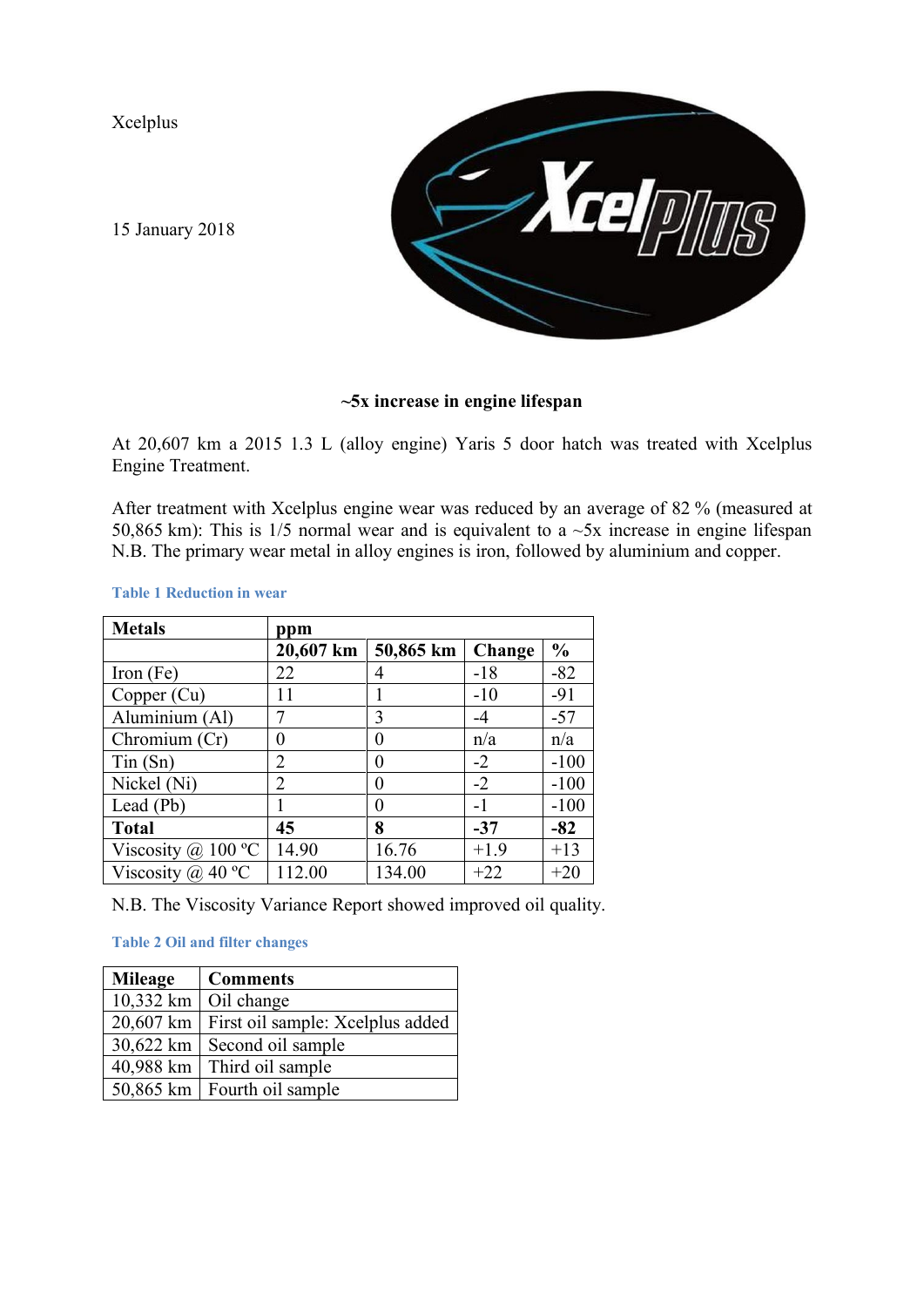

## **Figure 1 Yaris 2015 white 1.3 L 5 door hatch**

N.B. Raised silicon (dirt) levels in the oil analysis correspond to driving on dirt roads in the country: The air filter was changed three times to ensure the problem was not a faulty filter. Dirt particles in the oil are one of the main causes of wear in an engine but after treatment with Xcelplus wear was reduced by an average of 82 %.